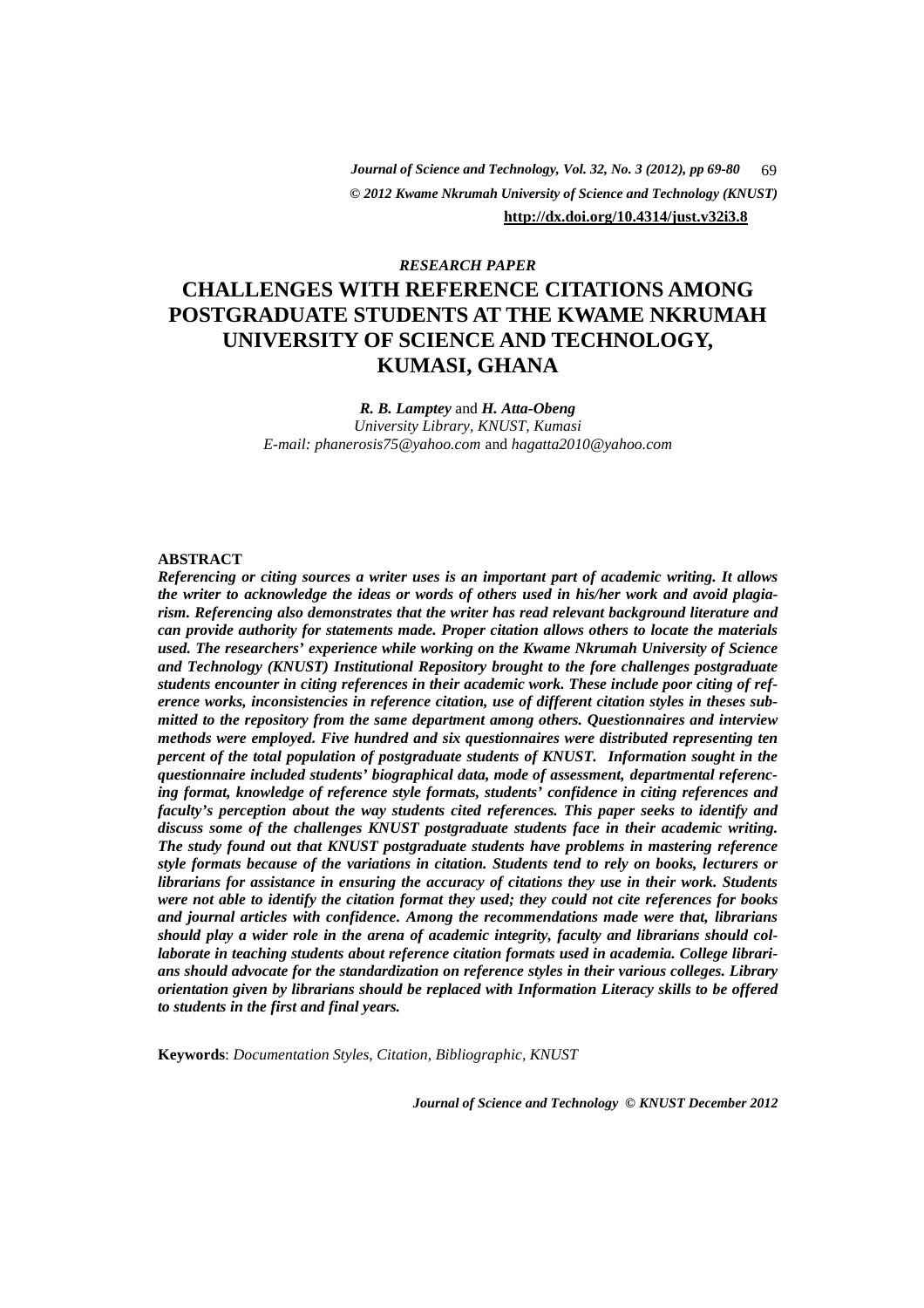### **INTRODUCTION**

In academic writing such as assignments, theses, research articles and reports, it is the standard practice to give an overview of the current knowledge about a topic and to provide evidence to support the points that one makes. These ideas will form the foundation for one's own arguments and will be integrated into one's own work by:

- quoting (using the exact words of another);
- paraphrasing (using the ideas of another in your own words);
- summarising (using the main points of another); and
- translating the original text and summarising or paraphrasing it. (UEfAP)

Acknowledging other people's ideas or opinions in one's work is a feature of academic work. This type of acknowledgement is variously known as referencing, documentation, or reference citations. Although their origin is obscure, modern reference style formats are associated with the information explosion of the 1980's and 90's that witnessed a rapid increase in scholarly publications, compelling writers and publishers to find convenient methods to reference the different sources they consulted in their publications (Krumnel, 2002). These referencing methods are used in different fields and for specific purposes. Among the varied formats and styles that are in current use are Vancouver, Harvard, American Psychological Association (APA), Modern Language Association (MLA), American Sociological Association (ASA), Council of Science Editors (CSE) and Turabian (often referred to as Chicago). Turabian has two versions, namely, Chicago/Turabian Notes which is often used by History and Humanity disciplines and Chicago/ Turabian Author-Date often used for the Physical, Natural and Social Sciences. All of these styles have the following features: author's name with surname written first, followed by the other name(s) and/or initials of the author, title of publication, edition statement (if any), and imprint.

For an article in a journal publication, the following common features are found in all the reference style formats: author's surname followed by other names or initials, date (that is the year in which the journal was published), title of the article, title of journal, volume and part number (if any), and page number(s) of the article in the journal. For an article from an electronic source, the following common features are found in all the reference style formats: author(s), year, title of document (type of medium, example email, blog), organisation responsible (optional). Available at: web site address /Uniform Resource Locator (URL), [date article was accessed].

Citing references is essential in academia. It gives credit where it is due, adds authority to a statement and shows that a writer is not just giving his/her views but also including those of other writers. It also illustrates a point or offers support for an argument a writer wants to make, and enables readers of a work to find the source material (Damarell *et al.*, 2005). References need to be cited where documents are referred to in the text or a work. Accuracy and consistency are essential to enable readers to identify and locate the materials referred to (Flinders University, 2002).

Kwame Nkrumah University of Science and Technology (KNUST) has an online digital repository (KNUSTSpace) which holds the research output of the members of the university. The collection include thesis received from postgraduate students within the six Colleges (College of Art and Social Sciences, College of Architecture and Planning, College of Health Science, College of Science and the College of Agriculture and Natural Resources) consisting of different departments and faculties. The researchers identified some errors in reference citations in postgraduate students' academic work while working on the KNUSTSpace. These included poor citing of reference works, inconsistency in reference citations and use of different citation styles in theses submitted to the same Department. Other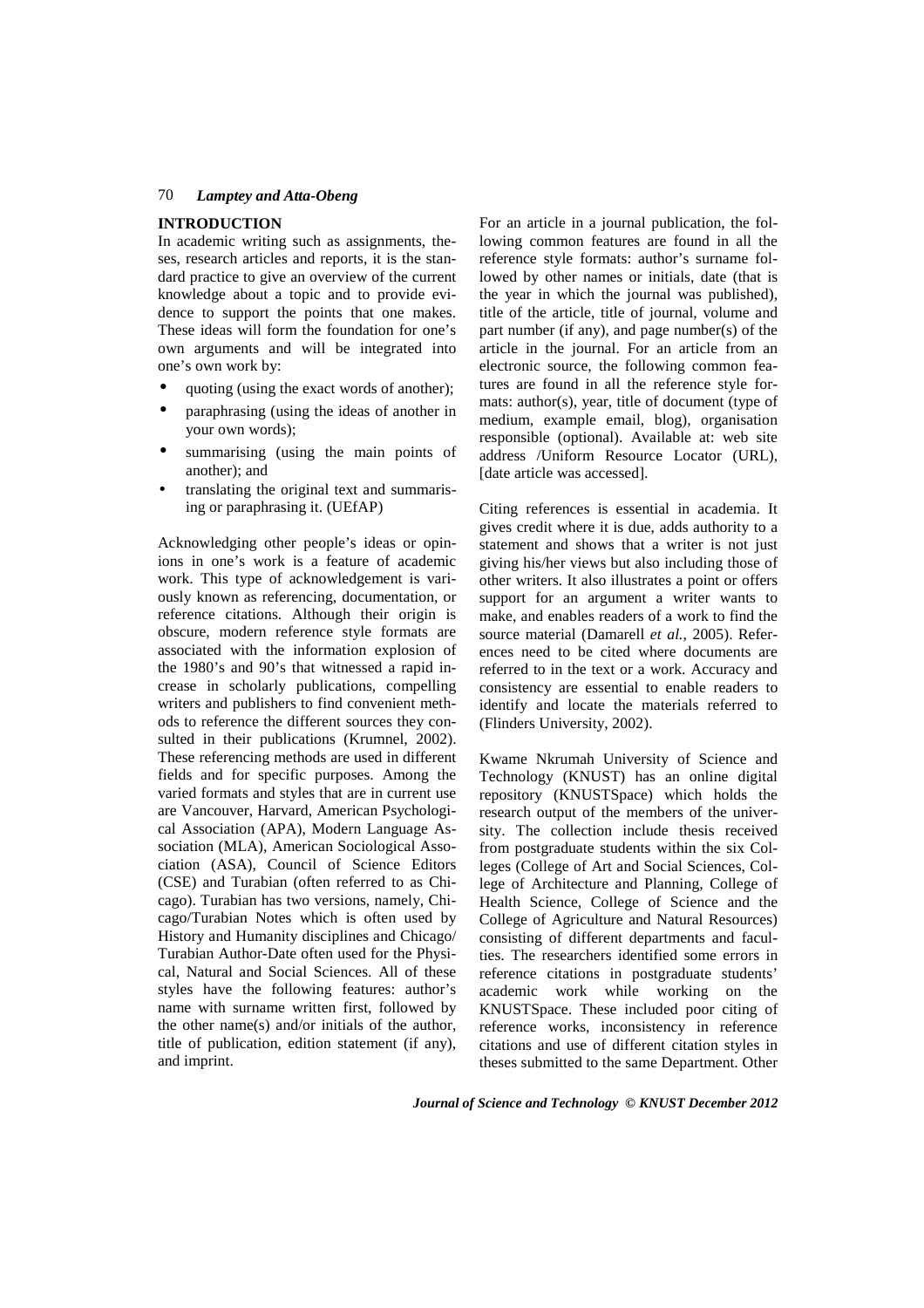errors detected were works cited in text that were not included in the references at the end of the thesis and works not cited in text that were included in the references. This is a case study at KNUST and it is focused on the challenges postgraduate students face in reference citation.

### **Research questions**:

This paper will therefore provide an overview of current referencing practices in KNUST and what faculty and librarians can do to help students learn to use the varied citation style formats. In particular, the study is aimed at disseminating and drawing attention to the need for standardising of reference style formats across colleges within KNUST. The study therefore seeks answers to the following questions:

- 1. What is the status of reference citation with regard to academic writing and publishing at KNUST?
- 2. What are the departmental requirements for references in students' academic papers?
- 3. Which reference citations do students frequently use in writing papers at KNUST?
- 4. What challenges do students have in citation?
- 5. What is faculty's perception about the way students cite references in their academic papers?

The study is significant because not much has been written on reference citation and its importance and therefore, a lot of awareness needs to be created. Again much of the literature on citation are written within the citation analysis.

### **LITERATURE REVIEW**

When submitting written work, it is essential for any source used in its preparation to be accurately cited. A clear and consistent style is needed to ensure that those reading your work can find the source you have quoted to follow up your arguments, or to verify quotations.

Citations make one's writing more persuasive,

they are not used simply to avoid plagiarism; they have other important roles as well. By citing the work of a particular author you acknowledge and respect the intellectual property rights of that researcher. Researchers are free to use millions of ideas, insights and arguments published by other writers.

According to Hart (2005) your citations map the space of your discipline, and allow you to navigate your way through your chosen field of study. In academic communities, the ethics of research demand that writers be credited for their work and their writing. Not to do so is to plagiarize, to intentionally or unintentionally appropriate the ideas, language, or work of another without sufficient acknowledgment.

Neville (2007) defines referencing as the process of acknowledging one's sources. Sources may include anything you take information from: example books, journals, magazines, newspapers, websites, lecture notes, legislation, maps, television and radio programmes, work of art and dramatic performances. Failure to reference correctly or worse still not to reference at all may lead to accusations of plagiarism. Plagiarism is a serious offence in the academic community and may lead to disciplinary action.

According to Bowden and Di Benedetto (2001) citing references is an art or skill which requires acknowledgement. They recommend that there should be collaboration between Faculty and Librarians in teaching students about reference citation formats used in academia.

They further attest that collaboration between faculty and librarians is beneficial because many sources of information especially those available in electronic format may not necessarily be authoritative or accurate and therefore by collaborating with librarians, faculty would be able to help students evaluate their sources of information and cite references appropriately.

Kendall (2005) did a study in which students'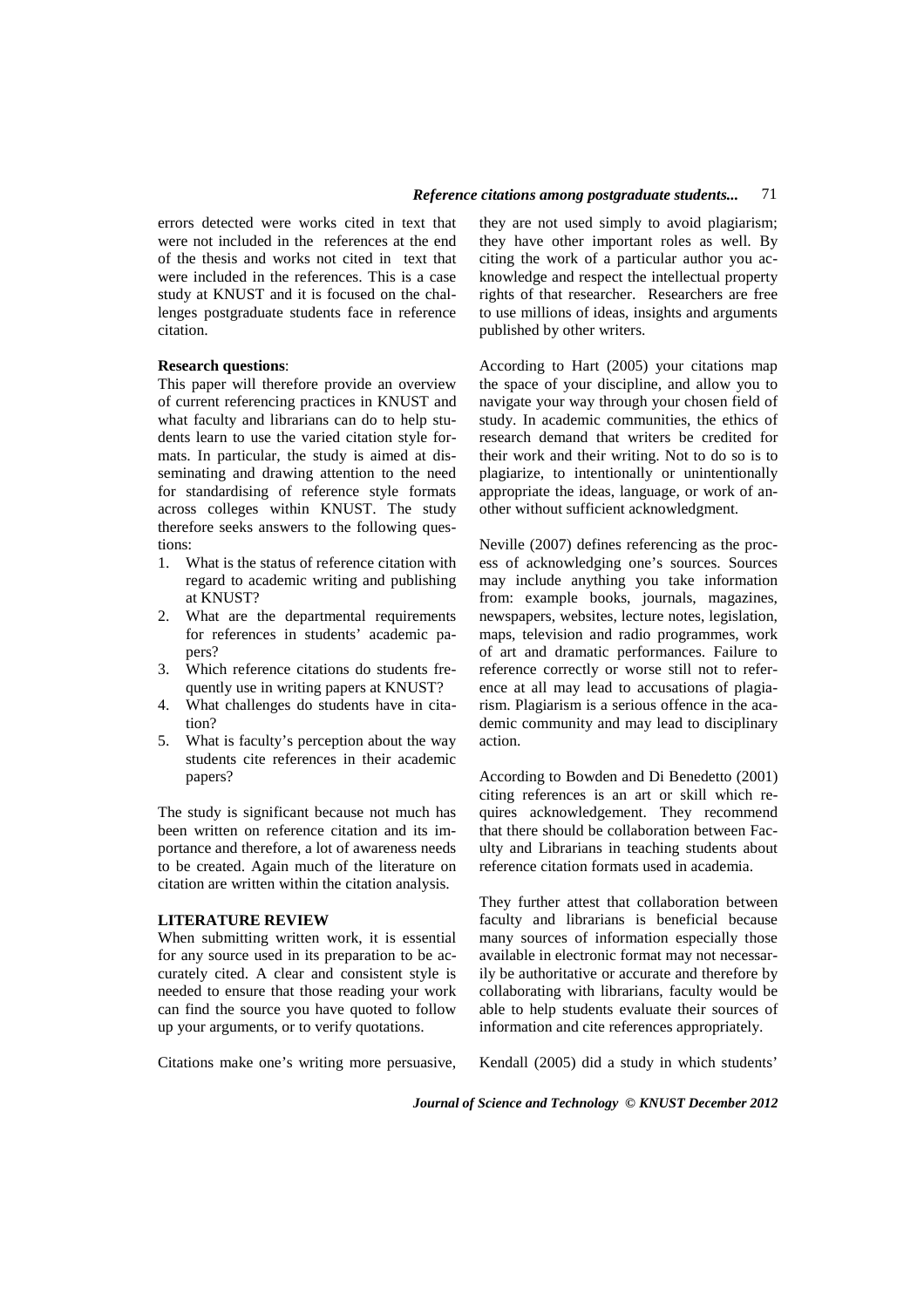citing behavior was found to be rife with errors, even after in-class citing instruction; a tutorial was created to address common errors and students completed the tutorial during the following academic year; the same students were pretested before completing the tutorial and posttested after completing the tutorial, with the results showing improvement in some areas of student citation performance.

A search of Library, Information Science & Technology Abstracts for librarians and diagnosing and plagiarism retrieves articles that assume librarians perform the role of assisting faculty in locating students' sources of plagiarism (Nimsakont, 2008; Mandray, 2008). However, the authors call for a wider role for librarians in the arena of academic integrity. They advocate that librarians should be partners in campus-wide initiatives that teach students the tenets of academic honesty.

According to De Voss and Rosati (2002) issues of plagiarism are complex, and made all the more complicated by students' increasing use of the world wide web (WWW) as a research space. In their view, the use of the virtual space of the web and the downloading and cutting – and – pasting techniques available pose new challenges related to the issues of plagiarism.

They contended that two fold approaches to avoiding plagiarism are;

- (a) Engaging students in discussions of plagiarism.
- (b) Designing assignments that deter students from plagiarizing.

Harris (2004) asserts that, the availability of textual material in electronic format has made plagiarism easier than ever. Copying and pasting of paragraphs or even entire essays can now be performed with just a few mouse clicks. He identified major causes of students' inability to cite sources properly as follows;

(1) Students are natural economizers who

are interested in the short test course and in so doing do not bother to learn how to cite sources properly.

- (2) They are faced with too many choices so that they put off low priorities.
- (3) They have poor time management and planning skills and thus do not understand the hours required to develop a good research paper.
- (4) Some fear that their writing ability is inadequate and would want to look for a superior product to make it as their own creation.

Kendall (2005) argues that many students experience difficulties with citing and referencing bibliographic sources. Newton (1995) states that the common challenge students face in citing is reliance on inappropriate source for instruction on how to reference. In her research work, almost half of the students she interviewed acknowledged that they knew they were probably not doing it right , but instead of consulting their tutor on the required reference text in the course, or the course handouts, they turned to unsuitable sources for help; friends, parents or old handout from high school. In these cases, the advice they got or remembered was often misleading.

In another study, Clarke and Oppenheim (2006) examined 310 references in student papers and found that 24.9 percent contained citation errors. Of the works cited lists, 80 percent contained at least one error. They found that while students felt secure citing print-based materials, "56.9 percent of students surveyed did not feel confident when referencing electronic journals. The younger students were found to feel more confident when citing electronic formats. However, their perceived ability to cite does not necessarily match their levels of competence. Several students commented on the difficulties of citing electronic materials. Students suggested that their references might improve with more instruction, repeating the instruction at multiple times for part-time students, and returning corrected reference lists during the edit-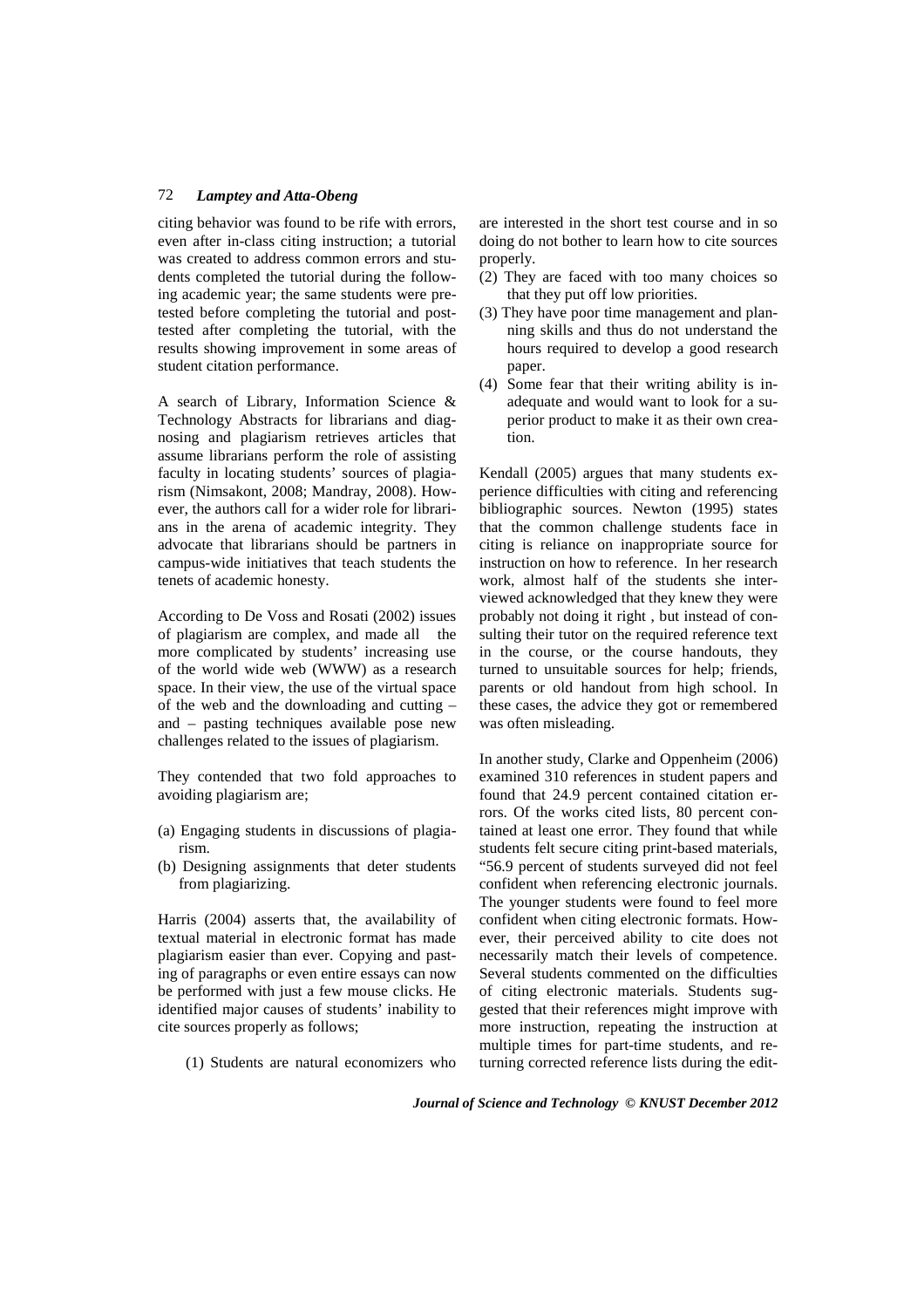Park (2010) is of the view that one solution to this challenge, is to integrate key components of proper referencing skills in a course assignment, letting students know they will lose marks or grades if they do not cite properly. This will deter them from plagiarizing. He further argues that, some students may require additional impetus that comes from one–on– one instruction or written assignments.

Mounce (2010) suggested that librarians in academic institutions should consider teaching research skills to the university students to solve this problem of improper citation. Kendall (2005) is of the view that students use of the online tutorial on citing and referencing has an impact on students' learning experiences in improving students' referencing skills.

### **METHODOLOGY**

Data collection instruments employed in gathering information and data for the study included questionnaire for students and interviews with the college Provosts. A 16-item questionnaire was designed, pre- tested on few selected students and reviewed by professional colleagues at the KNUST Main Library to ensure validity. Information sought in the questionnaire included students' biographical data, mode of assessment, departmental referencing format, knowledge of reference style formats, confidence in citing references, and faculty's perception about the way students cite references. Both open and close-ended questions were used to enable respondents express their opinion freely.

Due to logistical constraints, the purposive sampling method was used to select 506 of the 5,060 postgraduate students in the six colleges representing 10% of the various postgraduate programmes in the University. The colleges were classified into six clusters, and each college was given a 10% quota to ensure uniformity. Respondents were asked to fill the questionaire and return them immediately.

Data was collected between October and Dec-

ember 2010. All 506 completed copies of the questionnaires (100%) were returned in usable format. Provosts of three colleges were also at post to be interviewed by the researchers at the time of collecting the data.

Data was analyzed using the Statistical Package for the Social Sciences (SPSS) and computed as tables and graphs of the responses. The biographical data of the respondents in the questionnaire were not analysed because they were only intended to gather that information to enable the researchers to know the spread of the people interviewed. The responses from the face to face interview conducted with the provost of the three colleges (College of Arts and Social Sciences, College of Agriculture and Natural Resources and the College of Architecture and Planning) were analysed qualitatively.

Table one shows the composition of responses from the six Colleges at KNUST.

### **Findings**

Citing references was assumed by the authors to be a topic that is taught as part of the Research Methods course in the various departments, and therefore students were required to adopt the format of their respective Colleges or Departments. The survey however, revealed the contrary.

### **Status of Reference Citation and Academic Writing / Publishing in KNUST**

Research activities are a major component in university education. At KNUST, the end of semester papers, written assignments, project works, theses and seminars form part of students' mode of assessment. These involve sources consulted in writing an academic or a research work. Incorrect citation reflects in graduate students' theses and dissertations, some of which are sometimes returned to them by their supervisors to correct before resubmission for the award of a post-graduate qualification. However, KNUST School of Graduate Studies manual for the thesis presentation for Masters and Doctoral degrees (2010) makes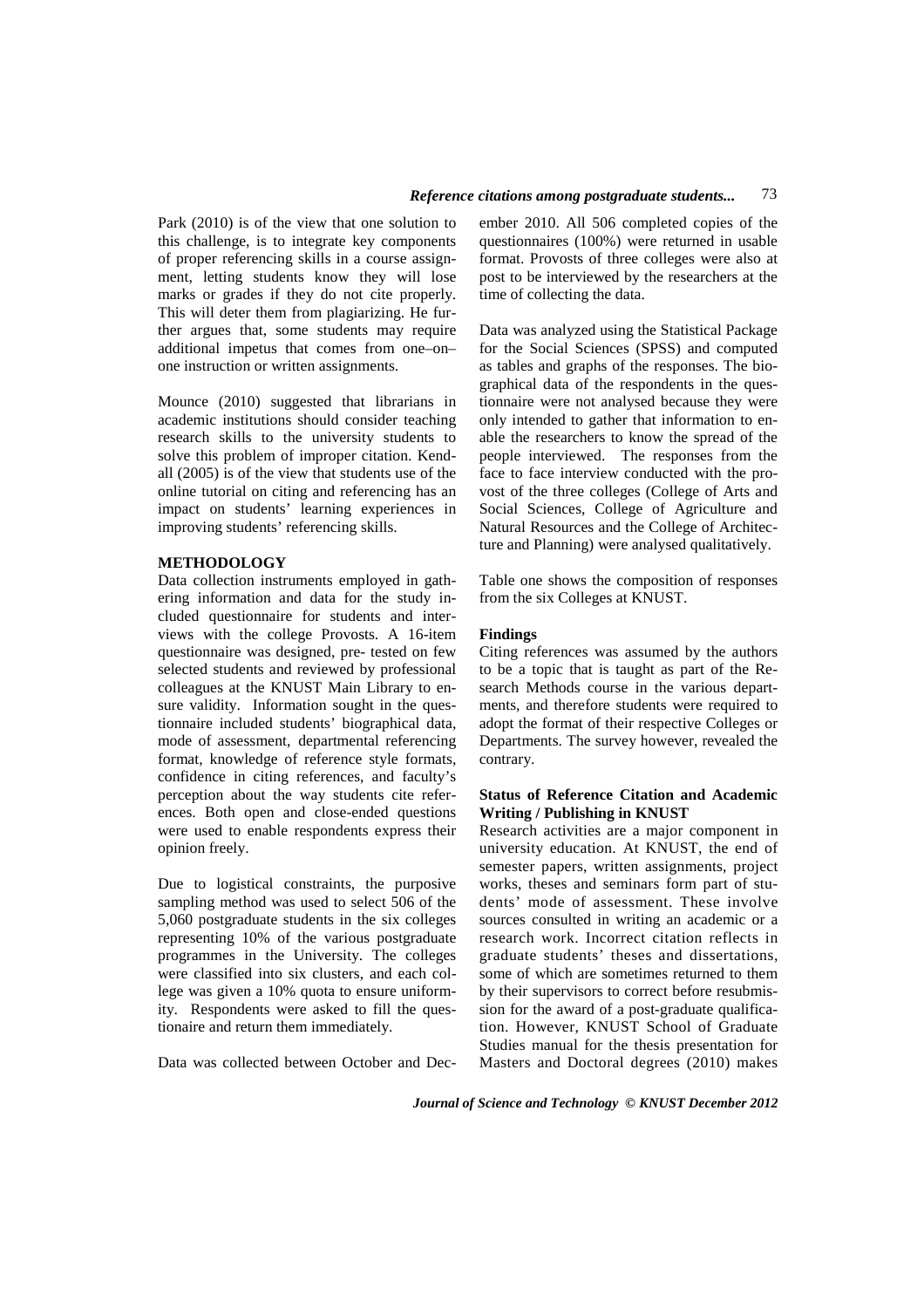| <b>COLLEGE</b>                            | <b>POPULATION</b> | <b>SAMPLE SIZE</b>  |
|-------------------------------------------|-------------------|---------------------|
|                                           |                   | (10% of Population) |
| Architecture and Planning                 | 330               | 33                  |
| Arts and Social Science                   | 1530              | 153                 |
| Engineering                               | 180               | 18                  |
| <b>Sciences</b>                           | 2490              | 249                 |
| <b>Health Science</b>                     | 320               | 32                  |
| <b>Agricultural and Natural Resources</b> | 210               | 21                  |
| <b>TOTAL</b>                              | 5060              | 506                 |

*Source: Field survey (2010)* 

provision for the use of two major styles. These MLA and APA (for Humanities styles), and Chicago/Turabian and the Council for Science Editors CSE (for Scientific styles) manuals. (Best Free Style Guide Resources for MLA, APA, Chicago, and CSE, 2012)

#### **Departmental Referencing format**

In all, (481) 95% of the respondents indicated that citing references in a departmental style is a requirement but are not sure of the exact format to use, whereas only (25) 5% indicated that they did not know if there was any special departmental citation style. On the other hand (378) 74.7% indicated that they frequently use bibliography, (101) 20% use footnotes, and (27) 5.3% indicated that they used other methods. Also (397) 78.5% indicated that they acquired their knowledge of citing references in the University, whereas (68) 13.5% indicated that they learned how to cite references from their lecturers. A minority (10) 2.07% of the respondents stated that they learned about citing references from colleagues, (18) 3.5% indicated that they learned how to cite references from books and journals.

There is widespread recognition on the importance of providing reference citations in academic work among KNUST postgraduate students and this finding is corroborated by Park (2010) who suggested that, one solution to this

challenge, is to integrate key components of proper referencing skills in a course assignment, letting students know they will lose marks or grades if they do not cite properly.

### **Knowledge of Reference Formats**

Reference format samples from books and periodicals were given to respondents for them to indicate the different citation styles and those they frequently used. This was to comprehend the challenges postgraduate students at KNUST experienced. This question brought serious discrepancies among respondents, with (455) 90% stating that they used more than one referencing style while (51) 10% indicated that they did not know the technical names of the format they used.

### **Sample Citations**

The following sample citations were given to respondents for them to indicate those they were familiar with. The citation styles (in bold) were omitted from the specimen given to respondents.

### **Sample Citations for Books and Journals Turabian 7 th Edition**

*Book* 

Guy Cowlishaw and Robin Dunbar, *Primate Conservation Biology* (Chicago: University of Chicago Press, 2000), 104–7.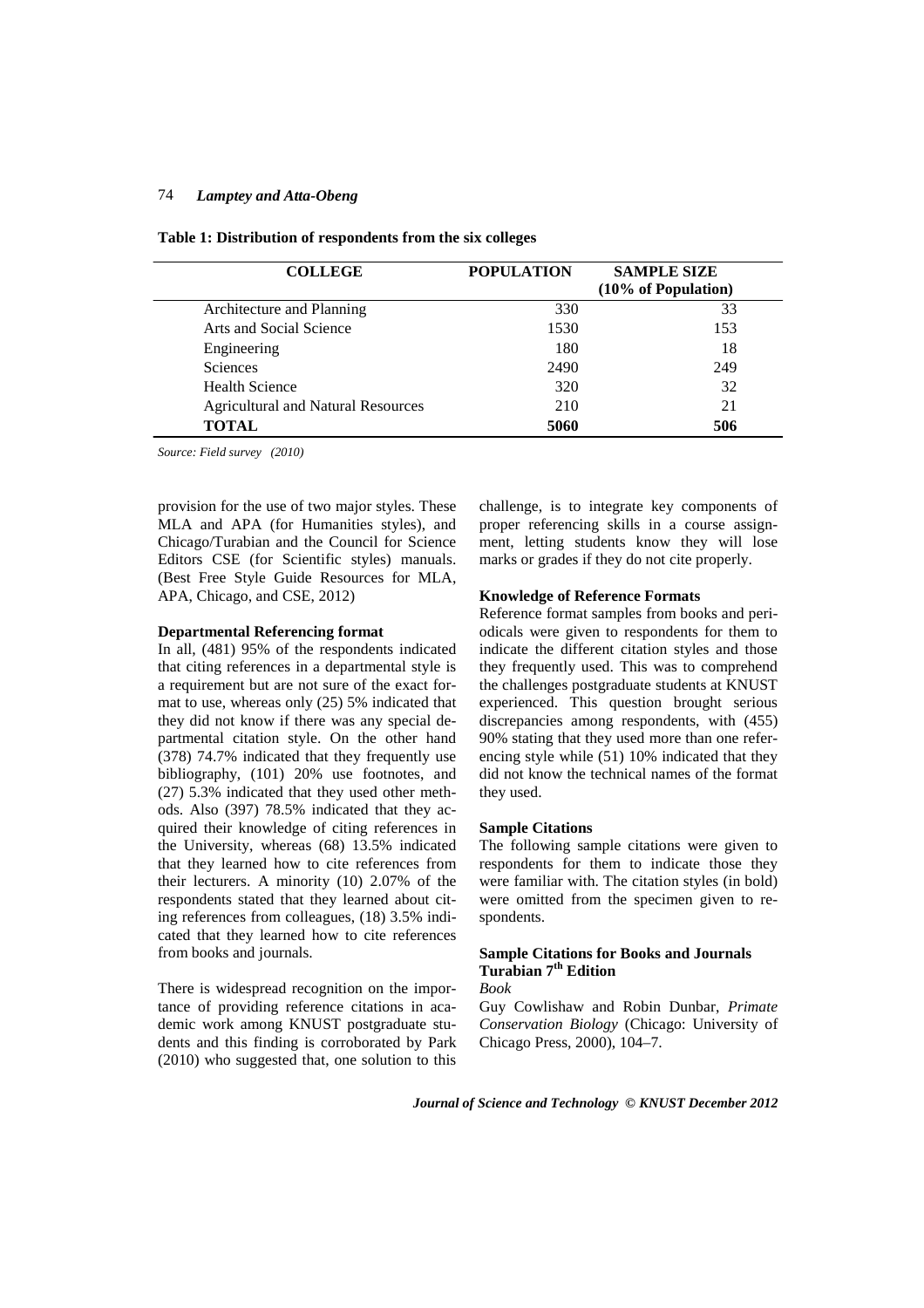#### *Journal*

Smith, John Maynard. "The Origin of Altruism." *Nature* 393 (1998): 639–40.

### **Harvard Style**

### *Book*

Weiss, T. D. and Coatie, J. J., 2010. *The World Health Organisation, its history and impact.* London: Perseus.

### *Journal*

Boughton, J. M., 2002. The Bretton Woods proposal: a brief look. *Political Science Quarterly*, 42(6), pp.564-572

### **APA 6th Edition**

*Book* 

Calfee, R. C., and Valencia, R. R. (1991). APA *guide to preparing manuscripts for journal publication*. Washington, DC: American Psychological Association.

#### *Journal*

Wegener, D. T., and Petty, R. E. (1994). Mood management across effective states: The hedonic contingency hypothesis. *Journal of Personality & Social Psychology, 66*, 1034-1048.

# **MLA 7th Edition**

*Book* 

Gillespie, Paula, and Neal Lerner. *The Allyn and Bacon Guide to Peer Tutoring*. Boston: Allyn, 2000.

#### *Journal*

Buchman, Dana. "A Speci`al Education." *Good Housekeeping* Mar. 2006: 143-48.

#### **Council of Science Editors (CSE)** *Book*

McCormac J. S, and Kennedy G. 2004. Birds of Ohio. Auburn (WA): Lone Pine, p. 77-78.

#### *Journal*

Meise C. J, Johnson D. L, Stehlik L. L, Manderson J, and Shaheen P. 2003. Growth rates of juvenile Winter Flounder under varying environmental conditions. Trans Am Fish Soc

#### 132 (2):225-345.

#### **American Sociological Association (ASA)** *Book*

Mason, Karen. 1974. *Women's Labor Force Participation*. Research Triangle Park, NC: National Institutes of Health

*Journal* 

Scholarly journal: Conger, Rand. 1997. "The Effects of Positive Feedback on Direction and Amount of Verbalization in a Social Setting." *American Journal of Sociology* 79: 1179-259.

#### **Standard Referencing Format**

Fig. 1 shows responses when respondents were asked to indicate if there is a standard referencing format used in their various departments. In all (206) 40.7% of the respondents said there was, (156) 30.83% indicated that there was not, and (144) 28.45% said they did not know. This tends to indicate that not all the Colleges have a standard referencing format. This situation therefore needs urgent attention.

The concern of the majority of the students was that they did not do it right as expected. One respondent remarked;

> *"As far as this issue is concerned, much has to be done, we are only told to go to the library, and search for a particular book, the author is A or B and take down details. Most of us are sometimes left in limbo; sometimes we end up changing the format of the few students who are fortunate to have access to these materials and then we present them so as to prevent us facing the penalty".*

Other respondents (304) 60% observed that every College should at least have a guide to the style of referencing which students should use to enhance the understanding of students in that direction for it is embarrassing for 'us' as students to lack such knowledge. This research confirms with that of Kendall (2005) who argues that, many students experience difficulties with citing and referencing bibliographic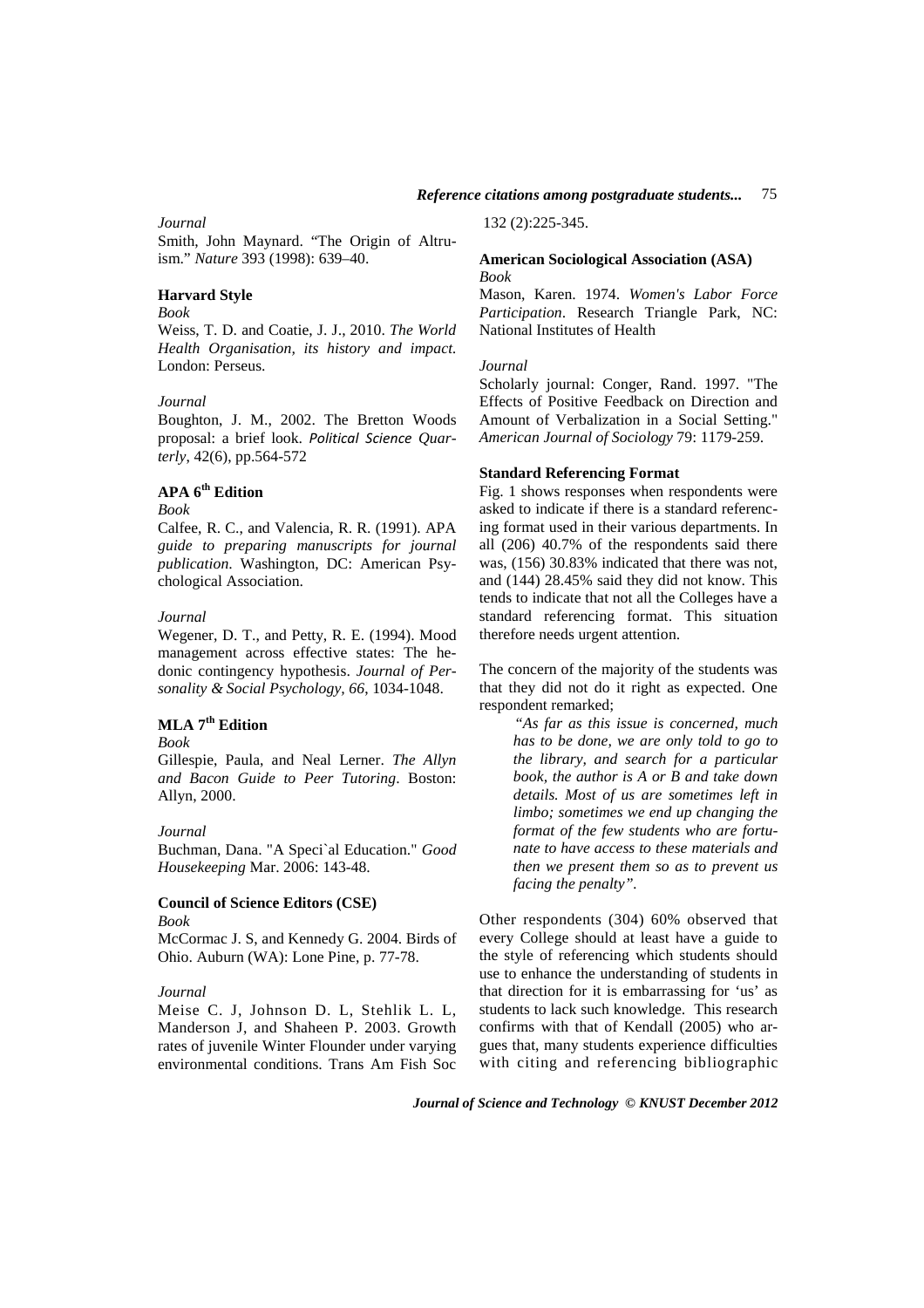sources where in his study, students' citing behavior was found to be rife with errors.

Fig. 2 sought answers to a question pertaining to knowledge about the most used referencing style. It was deduced that (172) 34% of respondents did not know the technical name for the referencing format being used, (141) 28% indcated Harvard, (120) 24% American Psychological Association, (42) 8% Modern Language Association, (16) 3% Council of Science Editors. Eight of the respondents did not answer that question. The high response rate for those who did not know was an indication that postgraduate students faced some challenges in reference citation at KNUST.



### **Fig. 1: Standard style/ format in the Departments/Colleges**

*Source: Field survey (2010)* 





*Source: Field survey (2010)* 

*Journal of Science and Technology © KNUST December 2012*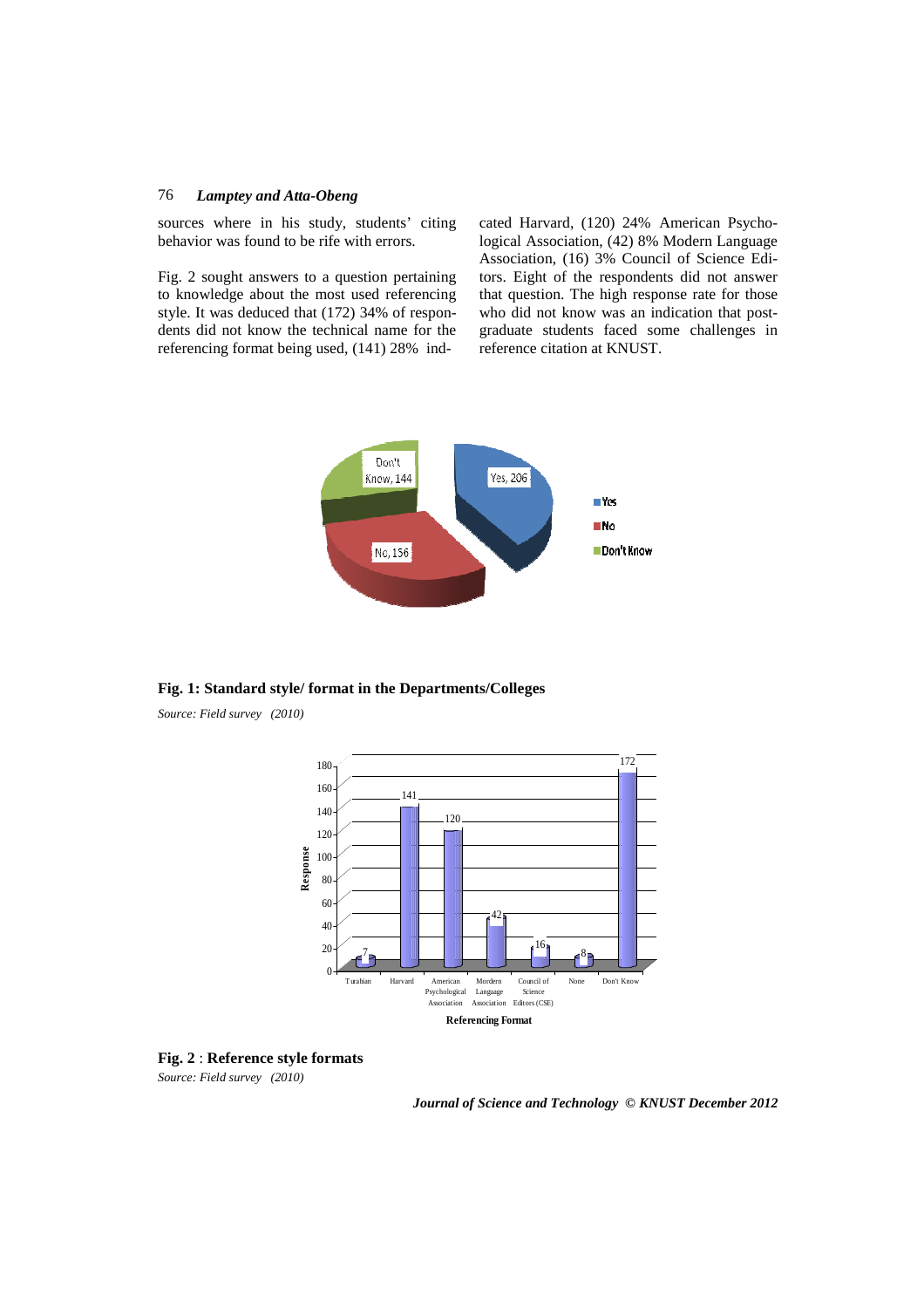### *Reference citations among postgraduate students...* 77

#### **Challenges in Referencing**

Students frequently ask questions at the Electronic Resources Department in the Main Library of KNUST about how to cite references and seem confused over citation formats for books and journals. It was deduced from the questionnaire that students lack the confidence in properly citing references and seek assistance from their colleagues and librarians. Students are under the mistaken impression that the only motive behind citing references is to avoid plagiarism and to earn good marks. Others remarked that citing references is only a requirement to show the titles of sources consulted in writing their papers.

Such remarks reveal the difficulties postgraduate students face in properly citing references in their theses. It is evident that some postgraduate students lack confidence in identifying the names of the citation styles used in the department and they even get confused about which citation style to adopt. Their confusion becomes more complicated when faculty do not recommend any specified style or format. They also show that postgraduate students are not taught how to cite references and they adopt whatever citation style they are referred to by lecturers, librarians or colleagues. This has resulted in different citation styles being used in their theses. This therefore means that students should be taught why referencing is important as well as the acceptable format used in the various colleges and departments.

#### **Confidence in Referencing**

Students' responses to the questionnaire on confidence in referencing revealed that, they were not confident in using the different reference styles or formats to authenticate their work**.** A minority of (205) 37.9% indicated that they were confident in referencing, whereas (301) 62.1% indicated that they were not confident. The 37.9% that indicated being confident were asked to identify the citation format for books and journal articles in the sample citation given to them. It is significant to note that they could not identify the formats.

Respondents were also asked to write down the citation formats they are confident with. Most of them (239) 65%, wrote the title of the publication followed by the year of publication and then the author. Others wrote the reverse with no distinction made for authored and edited works. This research agrees with Clarke and Oppenheim (2006) in their work where 80% of references in student papers contained citation errors.

These errors are probably indications of the lack of agreement over the confidence and consistent use of reference style formats in the Colleges at KNUST. They also illustrate the students' lack of awareness of the different citation or referencing styles which they used in documenting their academic work.

#### **Faculty's Perception**

The responses from the face-to-face interview conducted with the provost of the three colleges (College of Arts and Social Sciences, College of Agriculture and Natural Resources and the College of Architecture and Planning) regarding the topic indicated that although, there is a standard format for the Graduate School, lecturers often leave the students to use formats lecturers are familiar with.

Students were also required from the questionnaire to indicate their perception of how faculty rated the way students cited references in their academic work. The general rating ranged from "poor, satisfactory, good, very good" with emphasis on "citing with accuracy and standardized form" or "the way students like it". Such ratings imply that faculty were not too keen to know the formats students used in documenting their work. It could be assumed by the researchers that faculty either took for granted that students knew how to properly cite or that faculty might be of the opinion that it was the responsibility of students to know how to cite correctly without even being taught. The researchers' observation with some faculty members were that, they asked students to use the citation format which they the supervisor or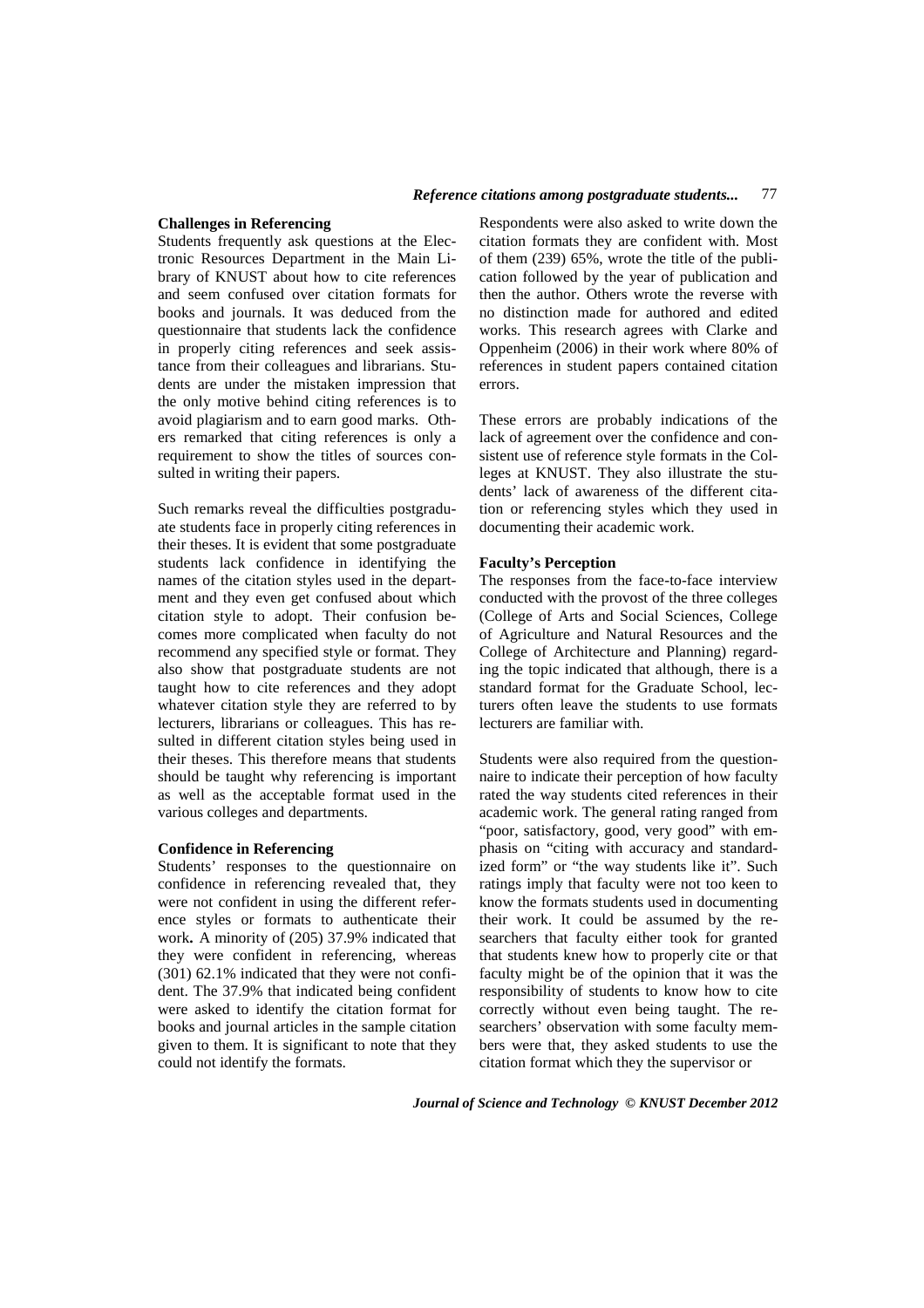lecturers were familiar with. Interviews with the three College Provosts who were available indicated that, the KNUST Graduate School had standard referencing format which students are to use, but somehow students end up writing their theses using the citation format which the supervisors' accept so far as it is consistent. They all acknowledge the fact that something need to be done for students to conform to the required referencing format. Our findings revealed that there was no uniformity in citation styles within the Colleges.

The nature of the problem became even more glaring when some respondents indicated that faculty did not recommend any specific format or style but left the students to use any format they were comfortable with as long as as long as they maintained consistency. One respondent observed that "every college should at least have a sample reference format displayed to enhance the understanding of students in that direction as it embarrasses students".

### **THE WAY FORWARD**

The study revealed that students had challenges mastering reference style formats in view of the variations in citation and this cuts across in the Colleges at KNUST. Students tend to rely on books, their friends and librarians for assistance in ensuring the accuracy of citations they use in their work. Students were not able to identify the citation formats they used. KNUST postgraduate students could also not cite references for books and journal articles with confidence. The ability to relate one's work to existing knowledge in the field is a skill that needs to be mastered by every student, and should therefore be taught by faculty and librarians to the first and final year undergraduate and postgraduate students of KNUST.

It is therefore recommended that, library orientation given by librarians to new students at the beginning of every academic year should be replaced with User Education or Information Literacy module to be offered by students in the first and final years. This view is also shared by

Mounce (2010), who suggested that, librarians in academic institutions should consider teaching research skills to the university students to solve this problem of improper citation. Librarians in collaboration with Faculty should prepare citation style guides to be used by postgraduate students for the various Colleges or Departments. Students should be given the acceptable format used in their respective departments and Colleges. There is the need to organise workshops for postgraduate students during their second year on how to cite references. The resource persons should include librarians and academic staff who are prolific in writing and therefore know the correct way for citing references. To end, college Librarians should advocate for a standardized set of reference styles in their various Colleges by organizing workshops for Faculty and students.

#### **CONCLUSION**

The ability to pay attention to detail and follow instructions accurately should be particularly important for all students. The emphasis given to referencing practice at an early stage in their studies will be of wider benefit. It is hoped that Librarians at KNUST Library, by exploring the findings of the studies listed previously, will glean ideas which they can use to help improve KNUST students' abilities to use the standard citations format through the enhancement of the current library instruction.

### **REFERENCES**

- American Psychological Association  $(2010)$ .  $6<sup>th</sup>$ Edition. Available at  $h$ ttp:// owl.english.purdue.edu/owl/resource/560/08/ (Accessed on 28/10 2010)
- American Sociological Association (2010). Available at http://markfoster.org/asa.html (Accessed on 28/10 2010)
- Best Free Style Guide Resources for MLA, APA, Chicago, and CSE (2010). Available at http://www.bestfreeonline.net/resources/mlaapa-chicago-cse/ (Accessed on 30/12/2012)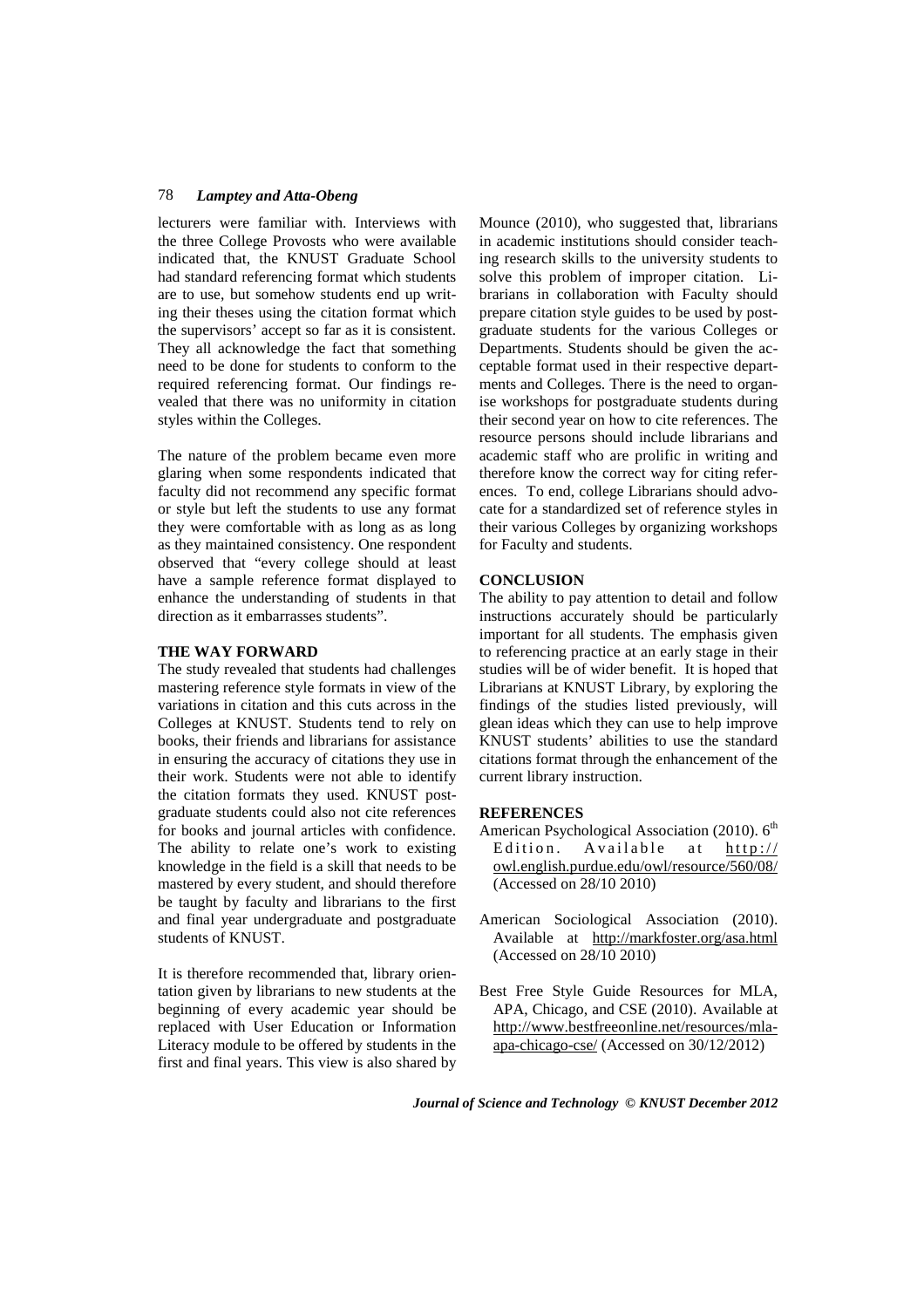- Bowden, T. S. and DiBenedet, A. (2001). "Information literacy in a biology laboratory session: an example of librarian-faculty collaboration". *Research Strategies 18: 143- 149*
- Clarke, M. E. and Oppenheim, C. (2006). "Citation behaviour of information science students II: postgraduate students". *Education and Information, 24 :1-30*
- Council of Science Editors Style Guide (2010). Available at http://library.osu.edu/help/ research-strategies/cite-references/cse/csestyle-guide-articles/ (Accessed on 28/10 2011)
- Damarell, R., Badcock, J. and Miller, R. (2005). Author-date (Harvard) referencing guide, 3rd ed. Adelaide: Flinders University, School of Nursing and Midwifery.
- De Voss, D. and Rosati, A. (2002). 'It wasn't me, was it? Plagiarism and the web', *Computer and Composition*, *19 (2):191- 203*.
- Flinders University (2002). Style manuals for authors, editors and primaries, 6<sup>th</sup> ed. Canbera: Smooks and Company.
- Hart, C. (2005). Doing Your Masters Dissertation: Realizing Your Potential as a Social Scientist. Available at: http://  $b$  o o k s . g o o g l e . c o m . g h /  $b$  o o k s ? hl=en&lr=&id=drmwc95ezaYC&oi=fnd&pg =PR7&dq=Your+citations+map+the+space+ of+your+discipline&ots=TRnLBvY1aq&sig  $=$  Y A q L 6 A p T L V U 7 V q 9 m -N2q2uLnF5Y&redir\_esc=y#v=onepage&q& f=false(Accessed on 10/02/12)
- Harris, R. (2004). Anti-Plagiarism Strategies for Research Papers. Available at http:// www.virtualsalt.com/antiplag.htm (Accessed on 8/06 2012)
- Harvard System of Referencing Guide (2010). Available at http://libweb.anglia.ac.uk/refere-

 ncing/harvard.htm (Accessed on 28/10 2010)

- Kendall, M. (2005). Tackling student referencing errors through an online tutorial. Aslib Proceedings: *New Information Perspectives 57(2):131-145*. Available at www.emeraldinsight.com/0001-253X.htm (Accessed on 10/10/2012)
- KNUST School of Graduate Studies (2010). Manual for thesis presentation for masters and doctoral degrees, Kumasi: KNUST, 1- 16
- KNUST (2008). Vice-Chancellor's Report 2008 42<sup>nd</sup> Congregation. Kumasi- Ghana: KNUST, 359
- Krumnel, D. W. (2002). Bibliography. *In* Encyclopedia of communication and information, vol. 1 (ACA-FUN), ed. Jorge Reine Schement, 75-76. New York: Macmillan.
- Mandray, A. (2008). "The anatomy of a plagiarism initiative: one library's campus collaboration", *Public Services Quarterly 4(2): 111-25*
- Modern Language Association (2010).  $7<sup>th</sup>$  Edi $tion.$  Available at  $http://$  $o$  w l . e n g l i s h . p u r d u e . e d u  $o$  w l  $/$ resource/747/06/ (Accessed on 28/10 2010)
- Mounce, M. (2010). "Working together: Academic Librarians and faculty collaboration to improve students' information literacy skills: a literature review 2000-2009". *The Reference Librarian*, *51(4):300-320*
- Newton, J. (1995). Plagiarism and the Challenge of Essay Writing: Learning from our Students. A paper presented at the Annual Conference of the American Association of Higher Education, Boston, MA. Available at http://facstaff.elon.edu/sullivan/ cheatpap.htm (Accessed on 10/02/12)